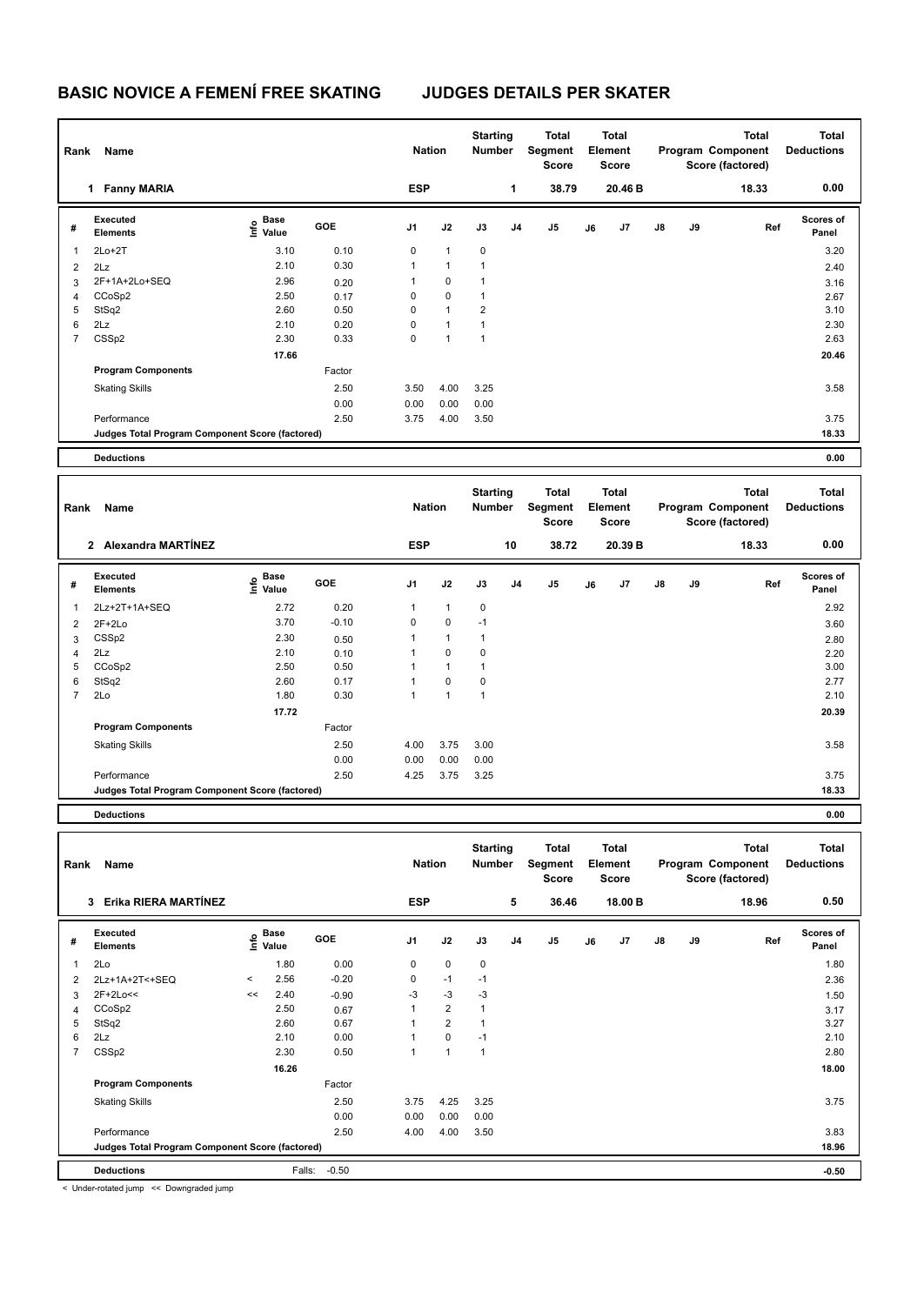| Rank           | Name                                            |         |                                  |         | <b>Nation</b>  |              | <b>Starting</b><br><b>Number</b> |                | Total<br>Segment<br><b>Score</b> |    | <b>Total</b><br>Element<br><b>Score</b> |               |    | <b>Total</b><br>Program Component<br>Score (factored) | <b>Total</b><br><b>Deductions</b> |
|----------------|-------------------------------------------------|---------|----------------------------------|---------|----------------|--------------|----------------------------------|----------------|----------------------------------|----|-----------------------------------------|---------------|----|-------------------------------------------------------|-----------------------------------|
|                | 4 Júlia RODRÍGUEZ                               |         |                                  |         | <b>ESP</b>     |              |                                  | 13             | 34.71                            |    | 16.85 B                                 |               |    | 18.36                                                 | 0.50                              |
| #              | Executed<br><b>Elements</b>                     |         | <b>Base</b><br>o Base<br>⊆ Value | GOE     | J <sub>1</sub> | J2           | J3                               | J <sub>4</sub> | J <sub>5</sub>                   | J6 | J7                                      | $\mathsf{J}8$ | J9 | Ref                                                   | <b>Scores of</b><br>Panel         |
| $\overline{1}$ | 2Lo                                             |         | 1.80                             | 0.40    | 1              | $\mathbf{1}$ | $\overline{2}$                   |                |                                  |    |                                         |               |    |                                                       | 2.20                              |
| 2              | 2Lz << + 1Lo + 2Lo < + SEQ                      | <<      | 1.52                             | $-0.90$ | $-3$           | $-3$         | $-3$                             |                |                                  |    |                                         |               |    |                                                       | 0.62                              |
| 3              | 2F+2T+1A+SEQ                                    |         | 2.56                             | 0.30    | 1              | $\mathbf{1}$ | 1                                |                |                                  |    |                                         |               |    |                                                       | 2.86                              |
| 4              | CCoSp2                                          |         | 2.50                             | 0.50    | 1              | 1            | 1                                |                |                                  |    |                                         |               |    |                                                       | 3.00                              |
| 5              | StSq2                                           |         | 2.60                             | 0.50    | 1              | $\mathbf{1}$ | 1                                |                |                                  |    |                                         |               |    |                                                       | 3.10                              |
| 6              | 2Lz<                                            | $\prec$ | 1.50                             | $-0.40$ | $-1$           | $-2$         | $-1$                             |                |                                  |    |                                         |               |    |                                                       | 1.10                              |
| 7              | CSSp2                                           |         | 2.30                             | 0.67    | $\overline{2}$ | $\mathbf{1}$ | $\mathbf{1}$                     |                |                                  |    |                                         |               |    |                                                       | 2.97                              |
|                |                                                 |         | 14.78                            |         |                |              |                                  |                |                                  |    |                                         |               |    |                                                       | 16.85                             |
|                | <b>Program Components</b>                       |         |                                  | Factor  |                |              |                                  |                |                                  |    |                                         |               |    |                                                       |                                   |
|                | <b>Skating Skills</b>                           |         |                                  | 2.50    | 3.75           | 4.00         | 3.25                             |                |                                  |    |                                         |               |    |                                                       | 3.67                              |
|                |                                                 |         |                                  | 0.00    | 0.00           | 0.00         | 0.00                             |                |                                  |    |                                         |               |    |                                                       |                                   |
|                | Performance                                     |         |                                  | 2.50    | 3.50           | 4.00         | 3.50                             |                |                                  |    |                                         |               |    |                                                       | 3.67                              |
|                | Judges Total Program Component Score (factored) |         |                                  |         |                |              |                                  |                |                                  |    |                                         |               |    |                                                       | 18.36                             |
|                | <b>Deductions</b>                               |         | Falls:                           | $-0.50$ |                |              |                                  |                |                                  |    |                                         |               |    |                                                       | $-0.50$                           |
|                | < Under-rotated jump << Downgraded jump         |         |                                  |         |                |              |                                  |                |                                  |    |                                         |               |    |                                                       |                                   |

| Rank           | Name                                            |         |                   |            | <b>Nation</b>  |                | <b>Starting</b><br><b>Number</b> |                | Total<br>Segment<br><b>Score</b> |    | <b>Total</b><br>Element<br>Score |               |    | Total<br>Program Component<br>Score (factored) | <b>Total</b><br><b>Deductions</b> |
|----------------|-------------------------------------------------|---------|-------------------|------------|----------------|----------------|----------------------------------|----------------|----------------------------------|----|----------------------------------|---------------|----|------------------------------------------------|-----------------------------------|
|                | <b>ANGELINE JAWORSKI</b><br>5                   |         |                   |            | <b>AND</b>     |                |                                  | $\overline{2}$ | 32.85                            |    | 16.79 B                          |               |    | 16.06                                          | 0.00                              |
| #              | Executed<br><b>Elements</b>                     |         | e Base<br>⊆ Value | <b>GOE</b> | J <sub>1</sub> | J2             | J3                               | J <sub>4</sub> | J <sub>5</sub>                   | J6 | J7                               | $\mathsf{J}8$ | J9 | Ref                                            | <b>Scores of</b><br>Panel         |
| 1              | $2S+2Lo$                                        |         | 3.10              | $-0.50$    | $-2$           | $-1$           | $-2$                             |                |                                  |    |                                  |               |    |                                                | 2.60                              |
| 2              | 2F                                              |         | 1.90              | 0.00       | 0              | $\mathbf 0$    | 0                                |                |                                  |    |                                  |               |    |                                                | 1.90                              |
| 3              | CSSp2                                           |         | 2.30              | 0.83       | $\overline{2}$ | $\overline{2}$ | $\overline{1}$                   |                |                                  |    |                                  |               |    |                                                | 3.13                              |
| 4              | 2Lz+1A+SEQ                                      |         | 2.56              | $-0.20$    | 0              | $-1$           | $-1$                             |                |                                  |    |                                  |               |    |                                                | 2.36                              |
| 5              | 2Lo<                                            | $\prec$ | 1.30              | $-0.30$    | $-1$           | $-1$           | $-1$                             |                |                                  |    |                                  |               |    |                                                | 1.00                              |
| 6              | FCCoSp2                                         |         | 2.50              | 0.17       | 1              | $\mathbf 0$    | 0                                |                |                                  |    |                                  |               |    |                                                | 2.67                              |
| $\overline{7}$ | StSq1                                           |         | 1.80              | 0.33       | 1              | $\overline{1}$ | 0                                |                |                                  |    |                                  |               |    |                                                | 2.13                              |
|                |                                                 |         | 15.46             |            |                |                |                                  |                |                                  |    |                                  |               |    |                                                | 16.79                             |
|                | <b>Program Components</b>                       |         |                   | Factor     |                |                |                                  |                |                                  |    |                                  |               |    |                                                |                                   |
|                | <b>Skating Skills</b>                           |         |                   | 2.50       | 3.25           | 3.75           | 2.50                             |                |                                  |    |                                  |               |    |                                                | 3.17                              |
|                |                                                 |         |                   | 0.00       | 0.00           | 0.00           | 0.00                             |                |                                  |    |                                  |               |    |                                                |                                   |
|                | Performance                                     |         |                   | 2.50       | 3.50           | 3.50           | 2.75                             |                |                                  |    |                                  |               |    |                                                | 3.25                              |
|                | Judges Total Program Component Score (factored) |         |                   |            |                |                |                                  |                |                                  |    |                                  |               |    |                                                | 16.06                             |
|                | <b>Deductions</b>                               |         |                   |            |                |                |                                  |                |                                  |    |                                  |               |    |                                                | 0.00                              |

< Under-rotated jump

| Rank           | Name                                            |                                  |            | <b>Nation</b>  |             | <b>Starting</b><br><b>Number</b> |                | Total<br>Segment<br><b>Score</b> |    | <b>Total</b><br>Element<br><b>Score</b> |               |    | <b>Total</b><br>Program Component<br>Score (factored) | Total<br><b>Deductions</b> |
|----------------|-------------------------------------------------|----------------------------------|------------|----------------|-------------|----------------------------------|----------------|----------------------------------|----|-----------------------------------------|---------------|----|-------------------------------------------------------|----------------------------|
|                | <b>Angela CAMP TORRES</b><br>6                  |                                  |            | <b>AND</b>     |             |                                  | 6              | 32.60                            |    | 16.22 B                                 |               |    | 16.88                                                 | 0.50                       |
| #              | Executed<br><b>Elements</b>                     | <b>Base</b><br>e Base<br>⊆ Value | <b>GOE</b> | J <sub>1</sub> | J2          | J3                               | J <sub>4</sub> | J <sub>5</sub>                   | J6 | J7                                      | $\mathsf{J}8$ | J9 | Ref                                                   | <b>Scores of</b><br>Panel  |
| 1              | 2Lz                                             | 2.10                             | $-0.90$    | -3             | $-3$        | $-3$                             |                |                                  |    |                                         |               |    |                                                       | 1.20                       |
| 2              | 2Lo+2T+1A+SEQ                                   | 2.48                             | 0.10       | 1              | $\mathbf 0$ | $\mathbf 0$                      |                |                                  |    |                                         |               |    |                                                       | 2.58                       |
| 3              | $2F+2T$                                         | 3.20                             | $-0.10$    | 0              | $-1$        | 0                                |                |                                  |    |                                         |               |    |                                                       | 3.10                       |
| $\overline{4}$ | StSq1                                           | 1.80                             | 0.17       | 1              | $\mathbf 0$ | 0                                |                |                                  |    |                                         |               |    |                                                       | 1.97                       |
| 5              | CSSp1                                           | 1.90                             | 0.17       | 0              | $\mathbf 0$ | 1                                |                |                                  |    |                                         |               |    |                                                       | 2.07                       |
| 6              | 2Lz                                             | 2.10                             | 0.00       | 0              | $\mathbf 0$ | $\mathbf 0$                      |                |                                  |    |                                         |               |    |                                                       | 2.10                       |
| $\overline{7}$ | CCoSp2                                          | 2.50                             | $-0.30$    | $-1$           | $-1$        | $-1$                             |                |                                  |    |                                         |               |    |                                                       | 2.20                       |
|                |                                                 | 16.08                            |            |                |             |                                  |                |                                  |    |                                         |               |    |                                                       | 16.22                      |
|                | <b>Program Components</b>                       |                                  | Factor     |                |             |                                  |                |                                  |    |                                         |               |    |                                                       |                            |
|                | <b>Skating Skills</b>                           |                                  | 2.50       | 3.50           | 3.50        | 2.75                             |                |                                  |    |                                         |               |    |                                                       | 3.25                       |
|                |                                                 |                                  | 0.00       | 0.00           | 0.00        | 0.00                             |                |                                  |    |                                         |               |    |                                                       |                            |
|                | Performance                                     |                                  | 2.50       | 3.75           | 3.75        | 3.00                             |                |                                  |    |                                         |               |    |                                                       | 3.50                       |
|                | Judges Total Program Component Score (factored) |                                  |            |                |             |                                  |                |                                  |    |                                         |               |    |                                                       | 16.88                      |
|                | <b>Deductions</b>                               | Falls:                           | $-0.50$    |                |             |                                  |                |                                  |    |                                         |               |    |                                                       | $-0.50$                    |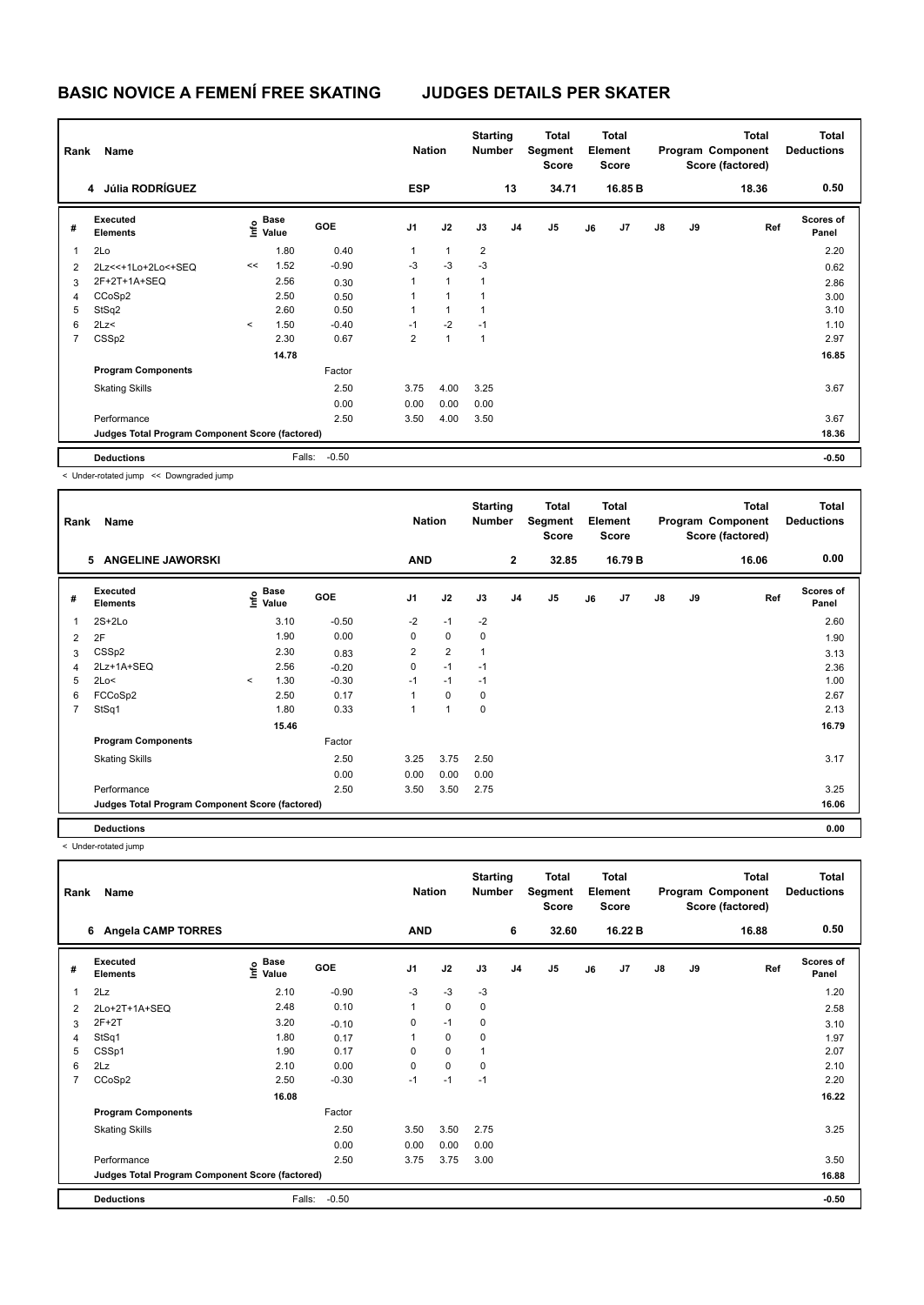| Rank           | Name                                            |                           |            | <b>Nation</b> |              | <b>Starting</b><br><b>Number</b> |    | Total<br>Segment<br><b>Score</b> |    | Total<br>Element<br><b>Score</b> |    |    | Total<br>Program Component<br>Score (factored) | <b>Total</b><br><b>Deductions</b> |
|----------------|-------------------------------------------------|---------------------------|------------|---------------|--------------|----------------------------------|----|----------------------------------|----|----------------------------------|----|----|------------------------------------------------|-----------------------------------|
|                | Paula MARGARIDO PEREIRA<br>7                    |                           |            | <b>AND</b>    |              |                                  | 3  | 32.29                            |    | 16.66 B                          |    |    | 15.63                                          | 0.00                              |
| #              | Executed<br><b>Elements</b>                     | Base<br>o Base<br>⊆ Value | <b>GOE</b> | J1            | J2           | J3                               | J4 | J <sub>5</sub>                   | J6 | J7                               | J8 | J9 | Ref                                            | <b>Scores of</b><br>Panel         |
| 1              | 2Lz+1A+SEQ                                      | 2.56                      | 0.10       | 1             | 0            | 0                                |    |                                  |    |                                  |    |    |                                                | 2.66                              |
| 2              | CCoSp2                                          | 2.50                      | 0.33       | 1             | $\mathbf{1}$ | 0                                |    |                                  |    |                                  |    |    |                                                | 2.83                              |
| 3              | 2S                                              | 1.30                      | 0.00       | 0             | 0            | 0                                |    |                                  |    |                                  |    |    |                                                | 1.30                              |
| 4              | 2Lo+2Lo                                         | 3.60                      | $-0.30$    | $-1$          | $-1$         | $-1$                             |    |                                  |    |                                  |    |    |                                                | 3.30                              |
| 5              | 2T                                              | 1.30                      | 0.00       | 0             | $\mathbf 0$  | 0                                |    |                                  |    |                                  |    |    |                                                | 1.30                              |
| 6              | CSSp2                                           | 2.30                      | 0.17       | 0             | $\mathbf{1}$ | 0                                |    |                                  |    |                                  |    |    |                                                | 2.47                              |
| $\overline{7}$ | StSq1                                           | 1.80                      | 0.00       | 0             | $\mathbf 0$  | 0                                |    |                                  |    |                                  |    |    |                                                | 1.80                              |
|                |                                                 | 15.36                     |            |               |              |                                  |    |                                  |    |                                  |    |    |                                                | 16.66                             |
|                | <b>Program Components</b>                       |                           | Factor     |               |              |                                  |    |                                  |    |                                  |    |    |                                                |                                   |
|                | <b>Skating Skills</b>                           |                           | 2.50       | 3.50          | 3.50         | 2.25                             |    |                                  |    |                                  |    |    |                                                | 3.08                              |
|                |                                                 |                           | 0.00       | 0.00          | 0.00         | 0.00                             |    |                                  |    |                                  |    |    |                                                |                                   |
|                | Performance                                     |                           | 2.50       | 3.00          | 3.75         | 2.75                             |    |                                  |    |                                  |    |    |                                                | 3.17                              |
|                | Judges Total Program Component Score (factored) |                           |            |               |              |                                  |    |                                  |    |                                  |    |    |                                                | 15.63                             |
|                | <b>Deductions</b>                               |                           |            |               |              |                                  |    |                                  |    |                                  |    |    |                                                | 0.00                              |

| Rank           | Name                                            |                                           |       |         | <b>Nation</b>  |             | <b>Starting</b><br><b>Number</b> |                | Total<br>Segment<br><b>Score</b> |    | <b>Total</b><br>Element<br><b>Score</b> |               |    | <b>Total</b><br>Program Component<br>Score (factored) | <b>Total</b><br><b>Deductions</b> |
|----------------|-------------------------------------------------|-------------------------------------------|-------|---------|----------------|-------------|----------------------------------|----------------|----------------------------------|----|-----------------------------------------|---------------|----|-------------------------------------------------------|-----------------------------------|
|                | Lucía SÁNCHEZ PARDOS<br>8                       |                                           |       |         | <b>ESP</b>     |             |                                  | 9              | 29.27                            |    | 14.27                                   |               |    | 15.00                                                 | 0.00                              |
| #              | Executed<br><b>Elements</b>                     | $\frac{6}{5}$ Base<br>$\frac{6}{5}$ Value |       | GOE     | J <sub>1</sub> | J2          | J3                               | J <sub>4</sub> | J <sub>5</sub>                   | J6 | J7                                      | $\mathsf{J}8$ | J9 | Ref                                                   | <b>Scores of</b><br>Panel         |
| 1              | 2Lo                                             |                                           | 1.80  | 0.10    | 1              | $\mathbf 0$ | 0                                |                |                                  |    |                                         |               |    |                                                       | 1.90                              |
| 2              | $2S < +2T$                                      | <<                                        | 1.70  | $-0.40$ | $-2$           | $-2$        | $-2$                             |                |                                  |    |                                         |               |    |                                                       | 1.30                              |
| 3              | $1A+2T$                                         |                                           | 2.40  | 0.00    | 1              | $\mathbf 0$ | $-1$                             |                |                                  |    |                                         |               |    |                                                       | 2.40                              |
| 4              | CSS <sub>p2</sub>                               |                                           | 2.30  | 0.00    | 0              | 0           | 0                                |                |                                  |    |                                         |               |    |                                                       | 2.30                              |
| 5              | StSq1                                           |                                           | 1.80  | 0.00    | 0              | 0           | 0                                |                |                                  |    |                                         |               |    |                                                       | 1.80                              |
| 6              | 2Lo                                             |                                           | 1.80  | 0.10    | 1              | 0           | 0                                |                |                                  |    |                                         |               |    |                                                       | 1.90                              |
| $\overline{7}$ | CCoSp2                                          |                                           | 2.50  | 0.17    | 1              | $\pmb{0}$   | 0                                |                |                                  |    |                                         |               |    |                                                       | 2.67                              |
|                |                                                 |                                           | 14.30 |         |                |             |                                  |                |                                  |    |                                         |               |    |                                                       | 14.27                             |
|                | <b>Program Components</b>                       |                                           |       | Factor  |                |             |                                  |                |                                  |    |                                         |               |    |                                                       |                                   |
|                | <b>Skating Skills</b>                           |                                           |       | 2.50    | 3.25           | 3.25        | 2.50                             |                |                                  |    |                                         |               |    |                                                       | 3.00                              |
|                |                                                 |                                           |       | 0.00    | 0.00           | 0.00        | 0.00                             |                |                                  |    |                                         |               |    |                                                       |                                   |
|                | Performance                                     |                                           |       | 2.50    | 3.00           | 3.25        | 2.75                             |                |                                  |    |                                         |               |    |                                                       | 3.00                              |
|                | Judges Total Program Component Score (factored) |                                           |       |         |                |             |                                  |                |                                  |    |                                         |               |    |                                                       | 15.00                             |
|                | <b>Deductions</b>                               |                                           |       |         |                |             |                                  |                |                                  |    |                                         |               |    |                                                       | 0.00                              |

<< Downgraded jump

| Rank           | Name<br><b>Alba RIBERA</b><br>9                 |    |                                  |         | <b>Nation</b>  |             | <b>Starting</b><br><b>Number</b> |                | <b>Total</b><br>Segment<br><b>Score</b> |    | <b>Total</b><br>Element<br><b>Score</b> |               |    | Total<br>Program Component<br>Score (factored) | Total<br><b>Deductions</b> |
|----------------|-------------------------------------------------|----|----------------------------------|---------|----------------|-------------|----------------------------------|----------------|-----------------------------------------|----|-----------------------------------------|---------------|----|------------------------------------------------|----------------------------|
|                |                                                 |    |                                  |         | <b>ESP</b>     |             |                                  | 7              | 27.73                                   |    | 12.10                                   |               |    | 15.63                                          | 0.00                       |
| #              | Executed<br><b>Elements</b>                     |    | <b>Base</b><br>o Base<br>⊆ Value | GOE     | J <sub>1</sub> | J2          | J3                               | J <sub>4</sub> | J <sub>5</sub>                          | J6 | J7                                      | $\mathsf{J}8$ | J9 | Ref                                            | <b>Scores of</b><br>Panel  |
| 1              | $2S+2T<<$                                       | << | 1.70                             | $-0.40$ | $-2$           | $-2$        | $-2$                             |                |                                         |    |                                         |               |    |                                                | 1.30                       |
| 2              | 2F                                              |    | 1.90                             | 0.00    | 0              | $\mathbf 0$ | 0                                |                |                                         |    |                                         |               |    |                                                | 1.90                       |
| 3              | 2Lo<<                                           | << | 0.50                             | $-0.27$ | $-2$           | $-3$        | $-3$                             |                |                                         |    |                                         |               |    |                                                | 0.23                       |
| 4              | StSq2                                           |    | 2.60                             | 0.17    | 1              | $\mathbf 0$ | 0                                |                |                                         |    |                                         |               |    |                                                | 2.77                       |
| 5              | CCoSp2                                          |    | 2.50                             | $-0.10$ | 0              | $-1$        | 0                                |                |                                         |    |                                         |               |    |                                                | 2.40                       |
| 6              | $1A+2T<<$                                       | << | 1.50                             | $-0.47$ | $-2$           | $-2$        | $-3$                             |                |                                         |    |                                         |               |    |                                                | 1.03                       |
| $\overline{7}$ | CSS <sub>p2</sub>                               |    | 2.30                             | 0.17    | 0              | $\mathbf 0$ | $\overline{1}$                   |                |                                         |    |                                         |               |    |                                                | 2.47                       |
|                |                                                 |    | 13.00                            |         |                |             |                                  |                |                                         |    |                                         |               |    |                                                | 12.10                      |
|                | <b>Program Components</b>                       |    |                                  | Factor  |                |             |                                  |                |                                         |    |                                         |               |    |                                                |                            |
|                | <b>Skating Skills</b>                           |    |                                  | 2.50    | 3.00           | 3.25        | 2.75                             |                |                                         |    |                                         |               |    |                                                | 3.00                       |
|                |                                                 |    |                                  | 0.00    | 0.00           | 0.00        | 0.00                             |                |                                         |    |                                         |               |    |                                                |                            |
|                | Performance                                     |    |                                  | 2.50    | 3.25           | 3.50        | 3.00                             |                |                                         |    |                                         |               |    |                                                | 3.25                       |
|                | Judges Total Program Component Score (factored) |    |                                  |         |                |             |                                  |                |                                         |    |                                         |               |    |                                                | 15.63                      |
|                | <b>Deductions</b>                               |    |                                  |         |                |             |                                  |                |                                         |    |                                         |               |    |                                                | 0.00                       |

<< Downgraded jump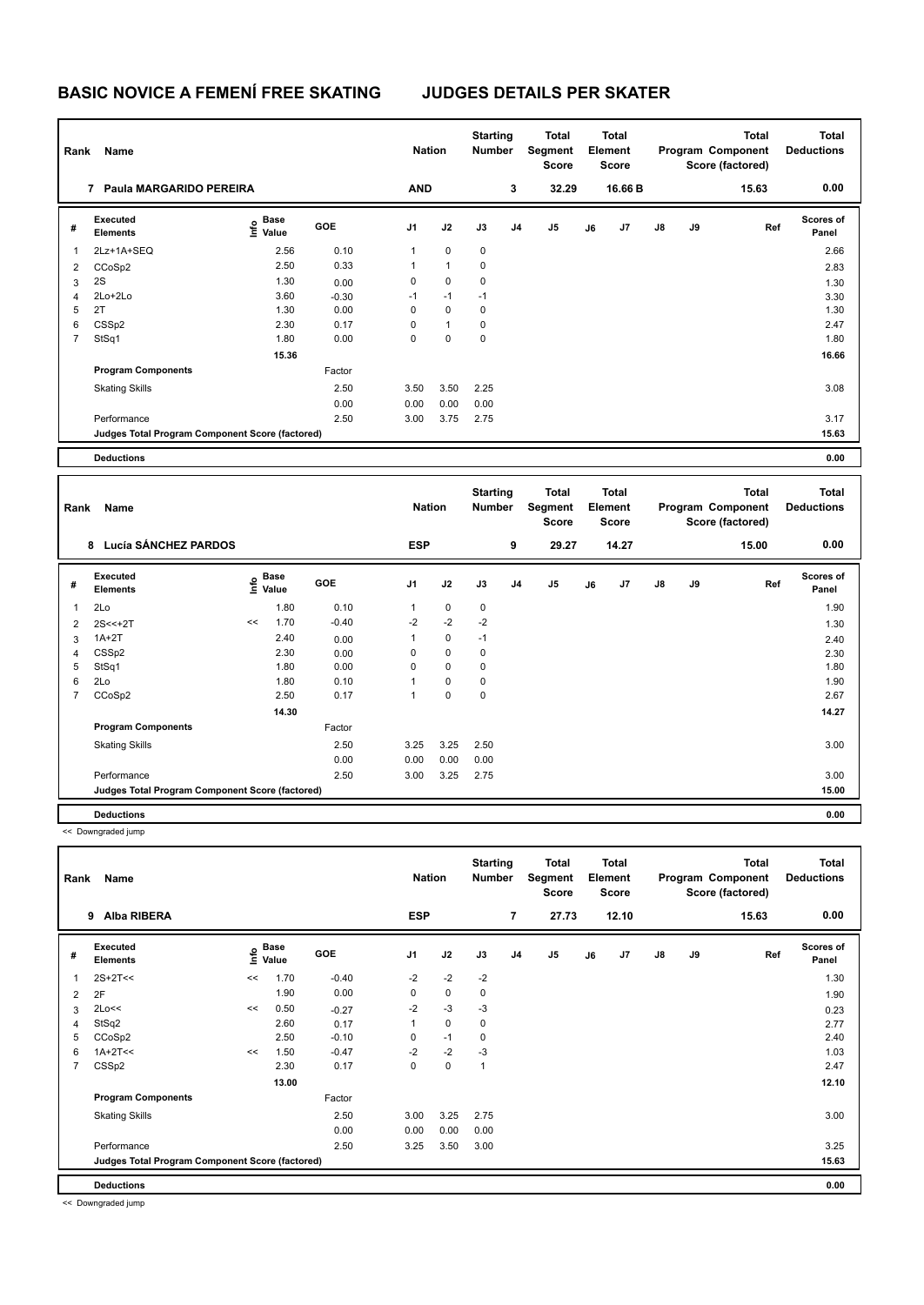| Rank           | Name                                            |                                  |            | <b>Nation</b>  |              | <b>Starting</b><br><b>Number</b> |                | Total<br>Segment<br><b>Score</b> |    | <b>Total</b><br>Element<br><b>Score</b> |               |    | <b>Total</b><br>Program Component<br>Score (factored) | <b>Total</b><br><b>Deductions</b> |
|----------------|-------------------------------------------------|----------------------------------|------------|----------------|--------------|----------------------------------|----------------|----------------------------------|----|-----------------------------------------|---------------|----|-------------------------------------------------------|-----------------------------------|
|                | <b>Sara MONTEAGUDO</b><br>10                    |                                  |            | <b>ESP</b>     |              |                                  | 4              | 27.37                            |    | 12.24 B                                 |               |    | 15.63                                                 | 0.50                              |
| #              | Executed<br><b>Elements</b>                     | <b>Base</b><br>e Base<br>⊆ Value | <b>GOE</b> | J <sub>1</sub> | J2           | J3                               | J <sub>4</sub> | J5                               | J6 | J7                                      | $\mathsf{J}8$ | J9 | Ref                                                   | <b>Scores of</b><br>Panel         |
|                | $2S+2T$                                         | 2.60                             | 0.00       | 0              | $\mathbf 0$  | $\mathbf 0$                      |                |                                  |    |                                         |               |    |                                                       | 2.60                              |
| 2              | 1Lo                                             | 0.50                             | $-0.03$    | 0              | $\mathbf 0$  | $-1$                             |                |                                  |    |                                         |               |    |                                                       | 0.47                              |
| 3              | CSSp2                                           | 2.30                             | 0.67       | 2              | $\mathbf{1}$ | $\mathbf{1}$                     |                |                                  |    |                                         |               |    |                                                       | 2.97                              |
| $\overline{4}$ | 2F                                              | 1.90                             | $-0.60$    | $-2$           | $-2$         | $-2$                             |                |                                  |    |                                         |               |    |                                                       | 1.30                              |
| 5              | $2Lo*$                                          | $\star$<br>0.00                  | 0.00       |                |              |                                  |                |                                  |    |                                         |               |    |                                                       | 0.00                              |
| 6              | StSqB                                           | 1.50                             | $-0.10$    | $\Omega$       | $\mathbf 0$  | $-1$                             |                |                                  |    |                                         |               |    |                                                       | 1.40                              |
| 7              | CCoSp2                                          | 2.50                             | 0.00       | 0              | $\mathbf 0$  | $\mathbf 0$                      |                |                                  |    |                                         |               |    |                                                       | 2.50                              |
|                |                                                 | 11.30                            |            |                |              |                                  |                |                                  |    |                                         |               |    |                                                       | 12.24                             |
|                | <b>Program Components</b>                       |                                  | Factor     |                |              |                                  |                |                                  |    |                                         |               |    |                                                       |                                   |
|                | <b>Skating Skills</b>                           |                                  | 2.50       | 3.25           | 3.25         | 2.75                             |                |                                  |    |                                         |               |    |                                                       | 3.08                              |
|                |                                                 |                                  | 0.00       | 0.00           | 0.00         | 0.00                             |                |                                  |    |                                         |               |    |                                                       |                                   |
|                | Performance                                     |                                  | 2.50       | 3.00           | 3.50         | 3.00                             |                |                                  |    |                                         |               |    |                                                       | 3.17                              |
|                | Judges Total Program Component Score (factored) |                                  |            |                |              |                                  |                |                                  |    |                                         |               |    |                                                       | 15.63                             |
|                | <b>Deductions</b>                               | Falls:                           | $-0.50$    |                |              |                                  |                |                                  |    |                                         |               |    |                                                       | $-0.50$                           |

hvalid element

| Rank                    | Name                                            |    |                                    |         | <b>Nation</b>  |             | <b>Starting</b><br><b>Number</b> |                | Total<br>Segment<br><b>Score</b> |    | <b>Total</b><br>Element<br>Score |               |    | <b>Total</b><br>Program Component<br>Score (factored) | <b>Total</b><br><b>Deductions</b> |
|-------------------------|-------------------------------------------------|----|------------------------------------|---------|----------------|-------------|----------------------------------|----------------|----------------------------------|----|----------------------------------|---------------|----|-------------------------------------------------------|-----------------------------------|
|                         | Inés CAUBET ASCASO<br>11                        |    |                                    |         | <b>AND</b>     |             |                                  | 12             | 24.15                            |    | 9.29                             |               |    | 15.86                                                 | 1.00                              |
| #                       | Executed<br><b>Elements</b>                     |    | <b>Base</b><br>$\frac{6}{5}$ Value | GOE     | J <sub>1</sub> | J2          | J3                               | J <sub>4</sub> | J <sub>5</sub>                   | J6 | J7                               | $\mathsf{J}8$ | J9 | Ref                                                   | <b>Scores of</b><br>Panel         |
| $\overline{\mathbf{1}}$ | 2S+1A+SEQ                                       |    | 1.92                               | 0.07    | 1              | 0           | $\pmb{0}$                        |                |                                  |    |                                  |               |    |                                                       | 1.99                              |
| 2                       | 2F<<                                            | << | 0.50                               | $-0.30$ | $-3$           | $-3$        | $-3$                             |                |                                  |    |                                  |               |    |                                                       | 0.20                              |
| 3                       | CCoSp1                                          |    | 2.00                               | $-0.20$ | 0              | $-1$        | $-1$                             |                |                                  |    |                                  |               |    |                                                       | 1.80                              |
| 4                       | 2F                                              |    | 1.90                               | $-0.90$ | $-3$           | $-3$        | -3                               |                |                                  |    |                                  |               |    |                                                       | 1.00                              |
| 5                       | 1Lz+1Lo                                         |    | 1.10                               | 0.00    | 0              | $\mathbf 0$ | 0                                |                |                                  |    |                                  |               |    |                                                       | 1.10                              |
| 6                       | SSp2                                            |    | 1.60                               | $-0.20$ | $-1$           | $-1$        | 0                                |                |                                  |    |                                  |               |    |                                                       | 1.40                              |
| 7                       | StSq1                                           |    | 1.80                               | 0.00    | 0              | $\mathbf 0$ | 0                                |                |                                  |    |                                  |               |    |                                                       | 1.80                              |
|                         |                                                 |    | 10.82                              |         |                |             |                                  |                |                                  |    |                                  |               |    |                                                       | 9.29                              |
|                         | <b>Program Components</b>                       |    |                                    | Factor  |                |             |                                  |                |                                  |    |                                  |               |    |                                                       |                                   |
|                         | <b>Skating Skills</b>                           |    |                                    | 2.50    | 3.25           | 3.25        | 3.00                             |                |                                  |    |                                  |               |    |                                                       | 3.17                              |
|                         |                                                 |    |                                    | 0.00    | 0.00           | 0.00        | 0.00                             |                |                                  |    |                                  |               |    |                                                       |                                   |
|                         | Performance                                     |    |                                    | 2.50    | 3.25           | 3.50        | 2.75                             |                |                                  |    |                                  |               |    |                                                       | 3.17                              |
|                         | Judges Total Program Component Score (factored) |    |                                    |         |                |             |                                  |                |                                  |    |                                  |               |    |                                                       | 15.86                             |
|                         | <b>Deductions</b>                               |    | Falls:                             | $-1.00$ |                |             |                                  |                |                                  |    |                                  |               |    |                                                       | $-1.00$                           |

<< Downgraded jump

| Rank | Name                                            |         |                           |         | <b>Nation</b>            |                          | <b>Starting</b><br><b>Number</b> |    | Total<br>Segment<br>Score |    | <b>Total</b><br>Element<br><b>Score</b> |               |    | <b>Total</b><br>Program Component<br>Score (factored) | <b>Total</b><br><b>Deductions</b> |
|------|-------------------------------------------------|---------|---------------------------|---------|--------------------------|--------------------------|----------------------------------|----|---------------------------|----|-----------------------------------------|---------------|----|-------------------------------------------------------|-----------------------------------|
| 12   | <b>Clara FERNÁNDEZ</b>                          |         |                           |         | <b>ESP</b>               |                          |                                  | 11 | 21.33                     |    | 9.80                                    |               |    | 13.53                                                 | 2.00                              |
| #    | Executed<br><b>Elements</b>                     |         | Base<br>e Base<br>⊆ Value | GOE     | J <sub>1</sub>           | J2                       | J3                               | J4 | J <sub>5</sub>            | J6 | J7                                      | $\mathsf{J}8$ | J9 | Ref                                                   | <b>Scores of</b><br>Panel         |
| 1    | 2Lz                                             | $\,<\,$ | 1.50                      | $-0.90$ | $-3$                     | $-3$                     | $-3$                             |    |                           |    |                                         |               |    |                                                       | 0.60                              |
| 2    | 2Lo+2Lo<<                                       | <<      | 2.30                      | $-0.80$ | $-2$                     | $-3$                     | $-3$                             |    |                           |    |                                         |               |    |                                                       | 1.50                              |
| 3    | CCoSp1                                          |         | 2.00                      | $-0.30$ | 0                        | $-1$                     | $-2$                             |    |                           |    |                                         |               |    |                                                       | 1.70                              |
| 4    | 2T                                              |         | 1.30                      | $-0.60$ | $-3$                     | $-3$                     | $-3$                             |    |                           |    |                                         |               |    |                                                       | 0.70                              |
| 5    | 1A                                              |         | 1.10                      | $-0.60$ | $-3$                     | $-3$                     | $-3$                             |    |                           |    |                                         |               |    |                                                       | 0.50                              |
| 6    | $2T^*$                                          | $\star$ | 0.00                      | 0.00    | $\overline{\phantom{a}}$ | $\overline{\phantom{a}}$ | $\overline{\phantom{a}}$         |    |                           |    |                                         |               |    |                                                       | 0.00                              |
| 7    | CSSp2                                           |         | 2.30                      | $-0.10$ | $\mathbf 0$              | $\mathbf 0$              | $-1$                             |    |                           |    |                                         |               |    |                                                       | 2.20                              |
| 8    | StSq2                                           |         | 2.60                      | 0.00    | 0                        | $\pmb{0}$                | $\pmb{0}$                        |    |                           |    |                                         |               |    |                                                       | 2.60                              |
|      |                                                 |         | 13.10                     |         |                          |                          |                                  |    |                           |    |                                         |               |    |                                                       | 9.80                              |
|      | <b>Program Components</b>                       |         |                           | Factor  |                          |                          |                                  |    |                           |    |                                         |               |    |                                                       |                                   |
|      | <b>Skating Skills</b>                           |         |                           | 2.50    | 2.75                     | 3.00                     | 2.75                             |    |                           |    |                                         |               |    |                                                       | 2.83                              |
|      |                                                 |         |                           | 0.00    | 0.00                     | 0.00                     | 0.00                             |    |                           |    |                                         |               |    |                                                       |                                   |
|      | Performance                                     |         |                           | 2.50    | 2.75                     | 2.75                     | 2.25                             |    |                           |    |                                         |               |    |                                                       | 2.58                              |
|      | Judges Total Program Component Score (factored) |         |                           |         |                          |                          |                                  |    |                           |    |                                         |               |    |                                                       | 13.53                             |
|      | <b>Deductions</b>                               |         | Falls:                    | $-2.00$ |                          |                          |                                  |    |                           |    |                                         |               |    |                                                       | $-2.00$                           |

< Under-rotated jump << Downgraded jump \* Invalid element